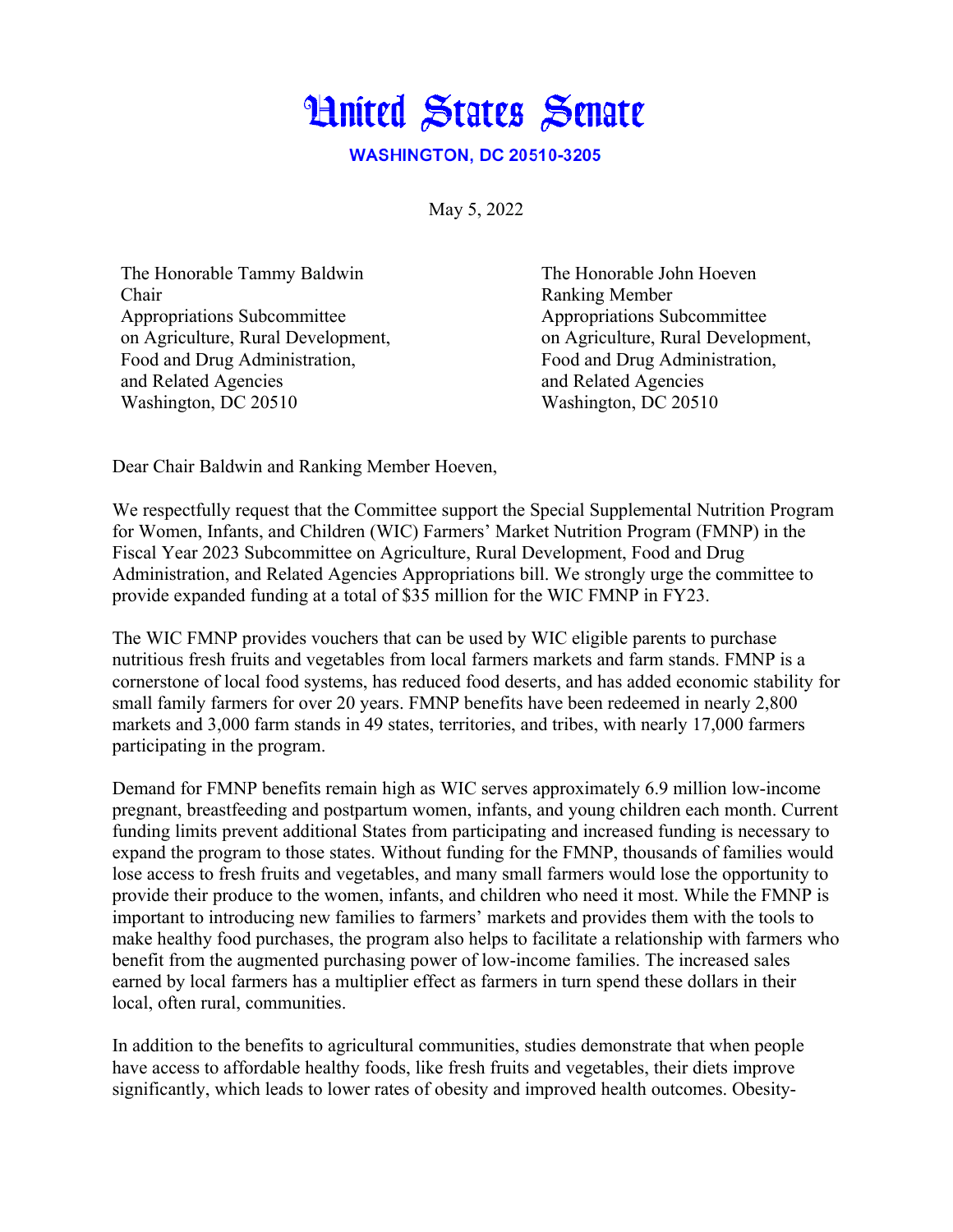related healthcare costs our nation between \$147 and \$210 billion annually. The FMNP is a reasonable, targeted, and responsible approach to promote the consumption of fresh fruits and vegetables.

We strongly urge the Committee to fully fund the WIC FMNP in the FY23 Agriculture Appropriations bill so that we can continue to ensure access to fresh fruits and vegetables for vulnerable low-income women, infants, and children. Thank you for consideration of this request.

Sincerely,

Kisten Dille

Kirsten Gillibrand United States Senator

Tim Kaine United States Senator

Maria Cantwell United States Senator

 $2.405$  W =

Raphael G. Warnock United States Senator

Jack Reed United States Senator

Brian Schatz United States Senator

Sheldon Whitehouse United States Senator

Tina Smith United States Senator

Angus S. King, Jr. United States Senator

Jeffrey A. Merkley

United States Senator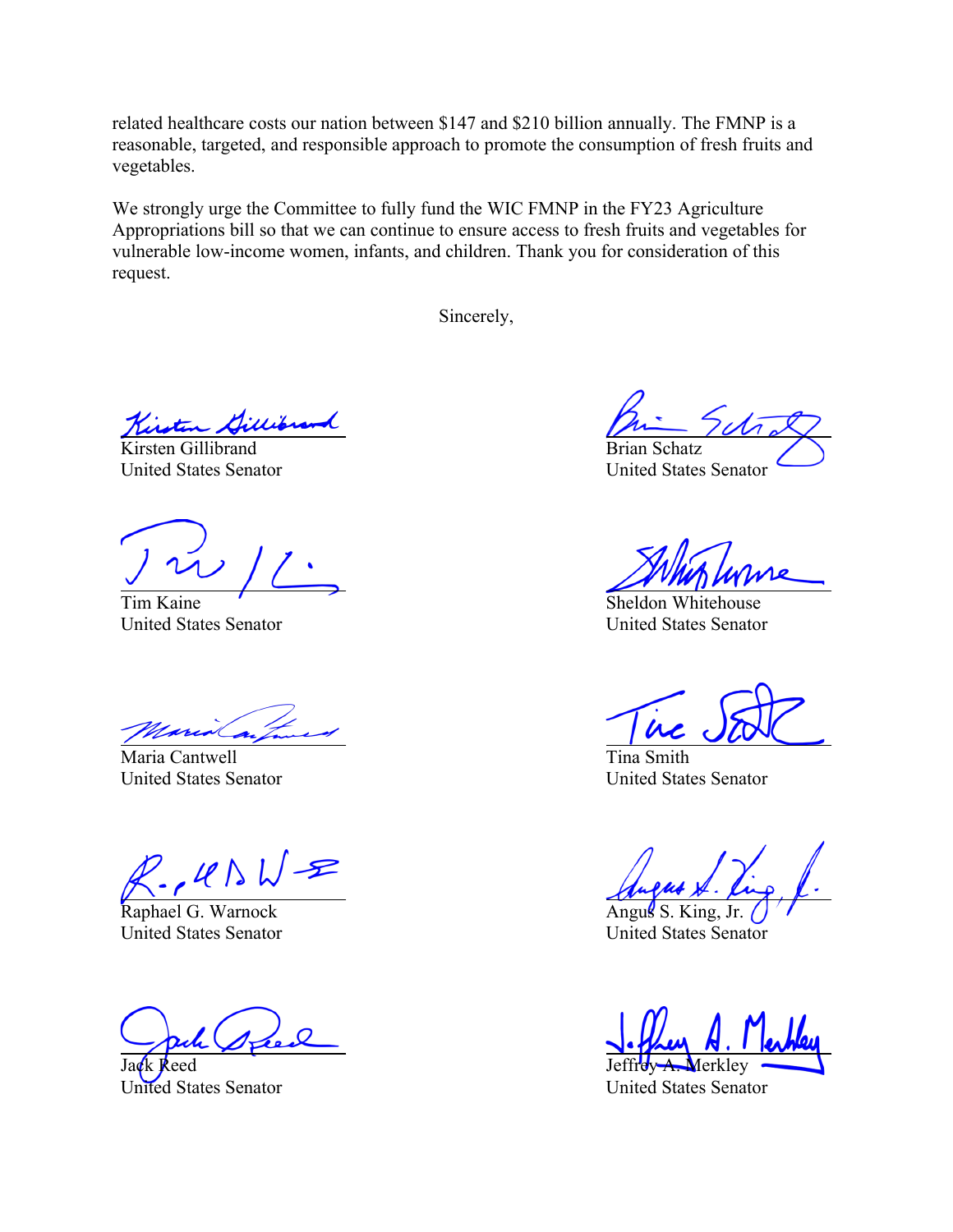*Dumes* 

Richard Blumenthal United States Senator

Caward J. Marke

United States Senator

Cory A. Booker United States Senator

 $\mathbf{z}$ 

Jon<sup>T</sup>ester **United States Senator** 

Joh Ossoff

United States Senator

Joe Manchin III United States Senator

Christopher S. Murphy United States Senator

Ron Wyden

United States Senator

Robert P. Casey, Jr. United States Senator

Tammy Urckworth

United States Senator

Mazie K. Hirono United States Senator

ardin

Benjamin L. Cardin United States Senator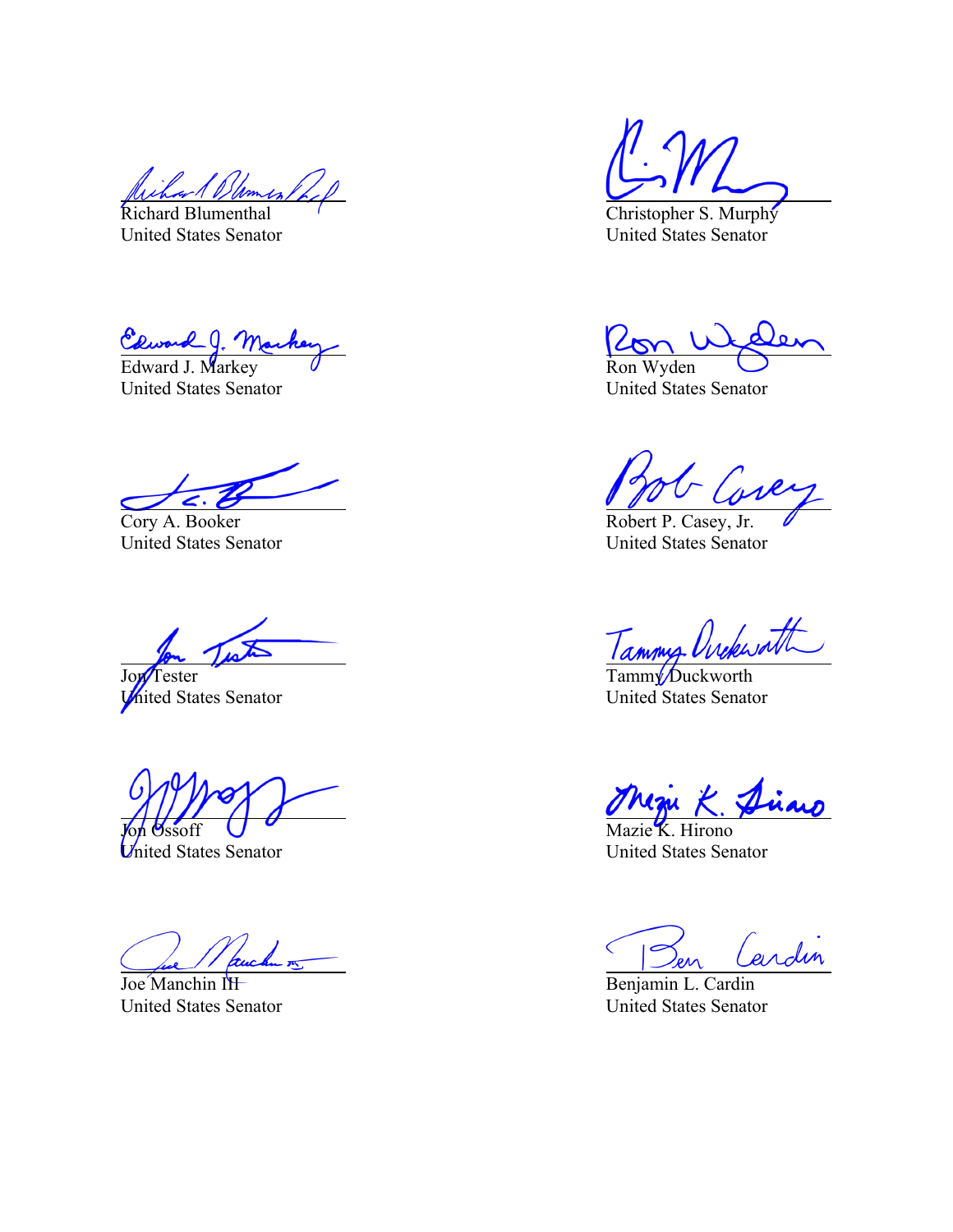Alex Padilla United States Senator

anders

Bernard Sanders United States Senator

aterow

Debbie Stabenow United States Senator

<u>Ben Ray</u>

United States Senator

Catherine Cortez Masto United States Senator

Dianne Feinstein United States Senator

Maggie Hassan

United States Senator

Vigabet

Elizabeth Warren United States Senator

Robert Menendez United States Senator

R Numer

Mark R. Warner United States Senator

Chris Van Hollen United States Senator

Broun

Sherrod Brown United States Senator